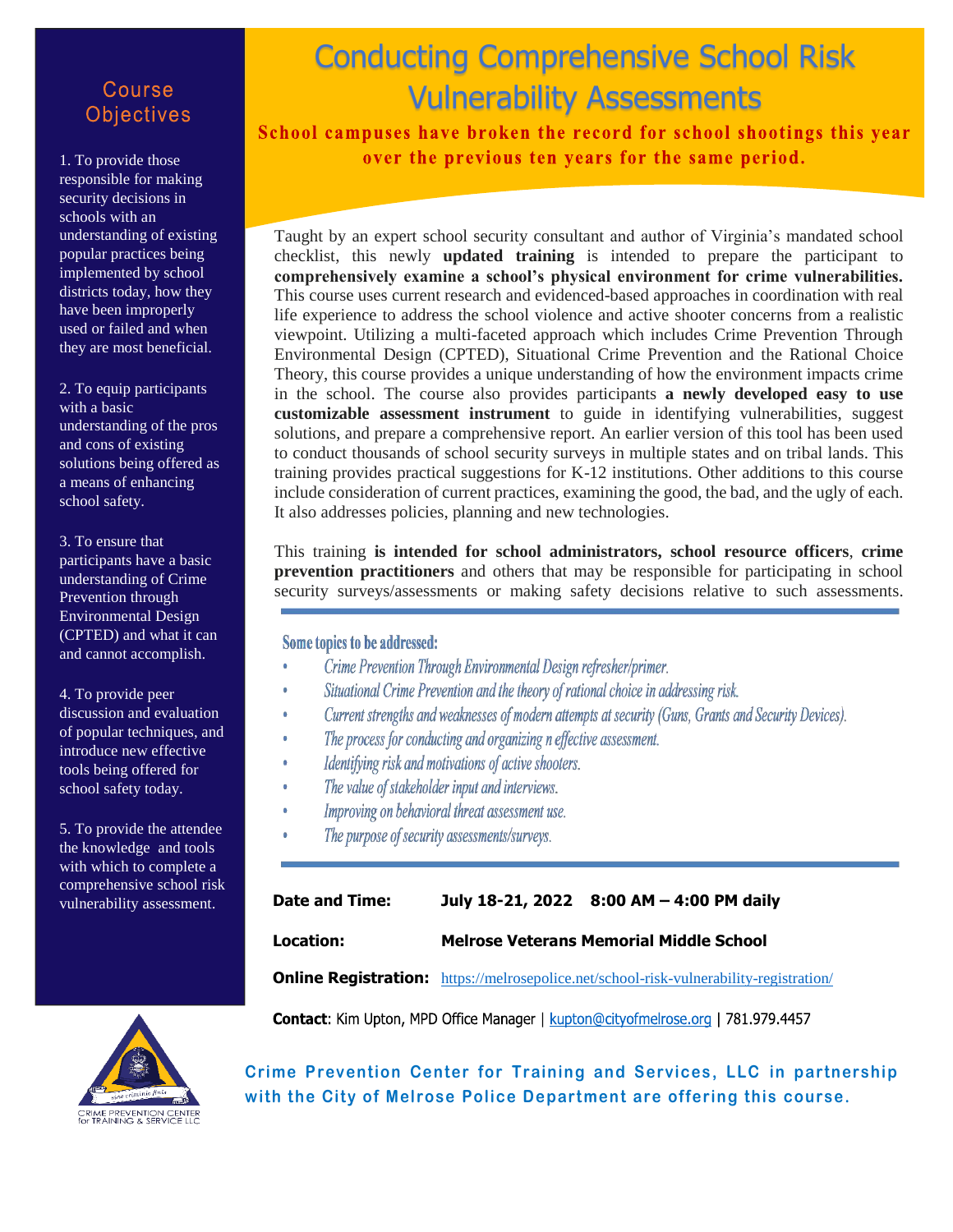## **BIO: Richard Arrington**

Richard Arrington is a retired police lieutenant from a mid-sized city. He is a crime prevention expert, published author, and retired Virginia prevention subject matter expert and program manager. He has more than 40 year experience in law enforcement, crime prevention, community policing as well as an instructor. He is the owner and lead instructor of the Crime Prevention Center for Training and Services, LLC, which focuses on proactive policing solutions. He is on several national advisory boards regarding crime prevention.

## Curriculum Vitae

Richard "Rick" Arrington holds a BS degree in Criminal Justice and is a graduate of the North Carolina State University Administrative Officers Management Program. He is a former U.S. Army Military Policeman who later served for over 26 years in various capacities at the City of Roanoke, Virginia Police Department, a city of about 100,000 population.

During his time with Roanoke, Mr. Arrington oversaw the community services unit, which was developed under his leadership as a lieutenant, and included all School Resource Officers, D.A.R.E. Officers, the Crime Prevention Unit and the Community Policing/Problem Solving Unit, as well as the Mounted Patrol. During this time Arrington leveraged grant funds and partnered with the city schools and Dr. James Unnever of Radford University to conduct an early study using the Norwegian-Swedish clinical psychiatrist, Dan Olweus bullying survey in middle school bullying research.

He served in various leadership roles with the state's crime prevention association and led to the creation of the Safer by Design committee within the association to move the concept of Crime Prevention Through Environmental Design (CPTED) forward. After the terrorist attacks on September 11, 2001, Mr. Arrington drew on his knowledge and experience and created an interactive computer-based instrument to assist crime prevention practitioners in conducting security assessments in several different facilities. He later developed a school specific tool and provided training regarding its use through his small Consulting Company, Armor. He trained assessors of the Bureau of Indian Education in West Virginia in 2007 and the tool was to be used to evaluate vulnerabilities in the over 6,000 tribal schools.

Rick retired from the Roanoke Police Department in 2006 as a Zone Commander overseeing one fourth of the city. Less than a week later he was recruited and hired by the Commonwealth of Virginia Department of Criminal Justice Services to serve as the Crime Prevention Programs Manager and crime prevention subject matter expert with the Commonwealth of Virginia. In that capacity he provided technical assistance, developed and presented training on the topic of crime prevention in Virginia. Arrington has been a Virginia certified Crime Prevention Specialist since 1996 and was the fourth in the nation to receive the National Crime Prevention Specialist Level II certification.

In 2013, as a subject matter expert in Crime Prevention through Environmental Design (CPTED), he became the principal architect in designing the current Code of Virginia mandated "School Security Checklist," and has trained hundreds of school staff and School Resource Officers in how to conduct vulnerability assessments within schools. As part of this three-day training a local school is assessed under his oversight. In 2013, as part of a subcommittee of the Virginia Governor's School Safety Taskforce, he worked with fire officials, architects and engineers in developing standard consideration for new school construction.

Rick has published numerous articles on Crime prevention Through Environmental Design and other prevention applications in various trade periodicals. In 2007 he published his own text entitled, *Crime Prevention-A Law Enforcement Officer's Practical Guide* (Jones and Bartlett Pub.), which is currently being used by many in the proactive policing field as their desk reference to addressing crime and developing better relationships within their communities. Having presented seminars related to safety in faith-based organizations for numerous years and recognizing a marked increase in the request for this topic in September